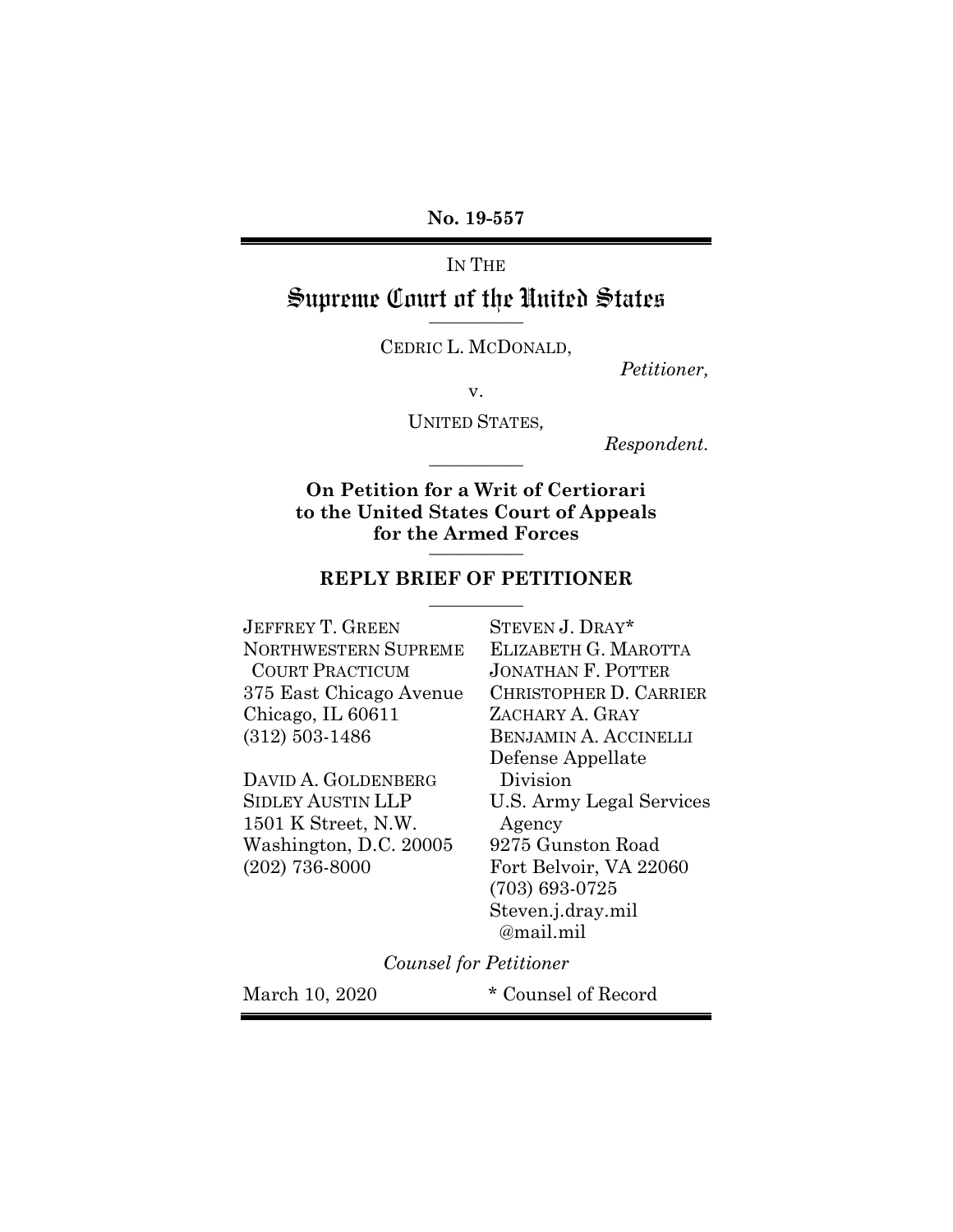# TABLE OF CONTENTS

Page

| I. SEXUAL ASSAULT UNDER THE UNI-<br>FORM CODE OF MILITARY JUSTICE<br>REQUIRES A GUILTY MIND            |   |
|--------------------------------------------------------------------------------------------------------|---|
| II. AWARENESS OF ENGAGING IN A SEX-<br>UAL ACT DOES NOT DISTINGUISH BE-<br>TWEEN INNOCENT AND WRONGFUL | 2 |
| III. THIS CASE IS AN APPROPRIATE VE-                                                                   |   |
|                                                                                                        |   |
|                                                                                                        | 5 |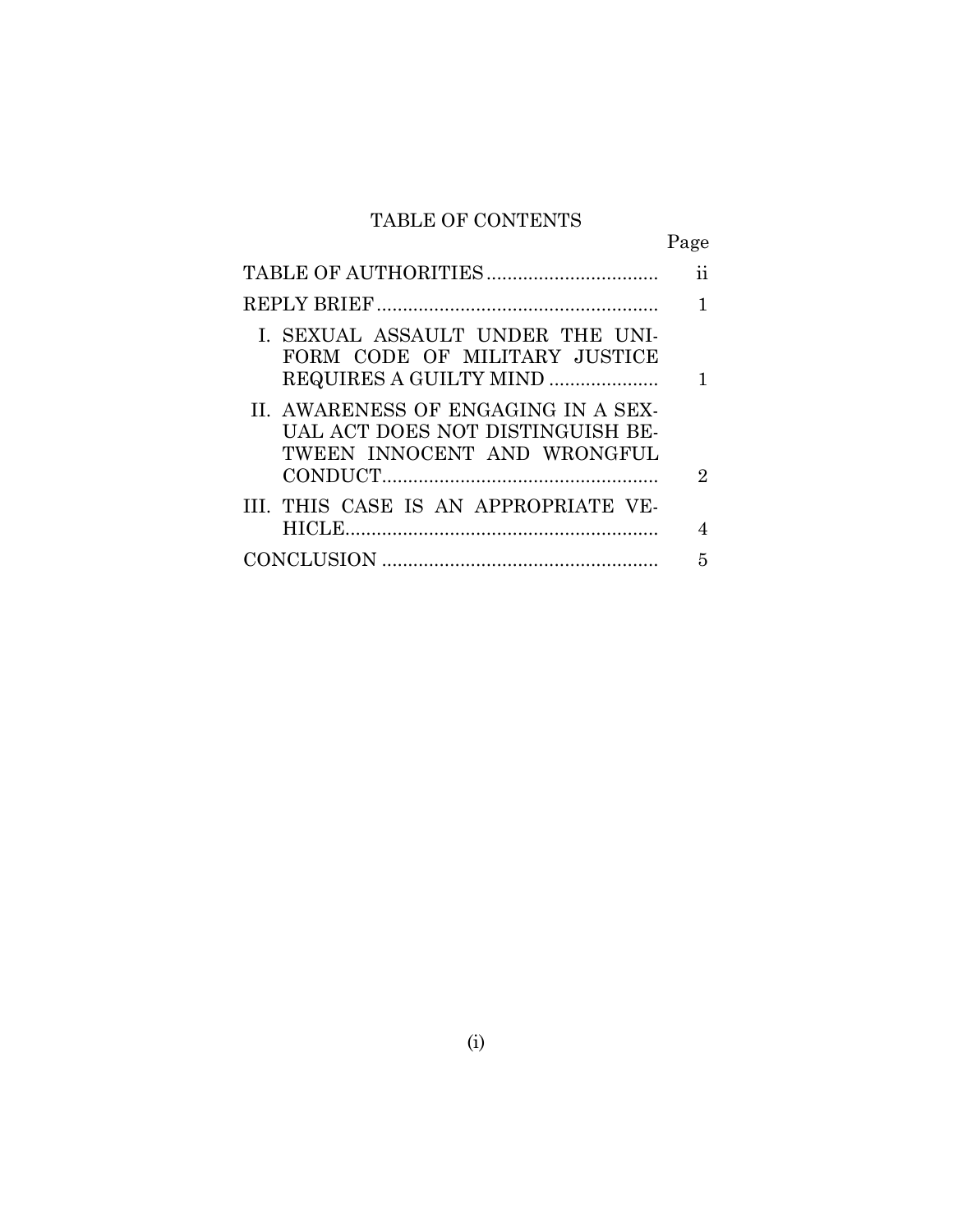## TABLE OF AUTHORITIES

# CASES Page

| Carter v. United States, 530 U.S. 255        |     |
|----------------------------------------------|-----|
|                                              |     |
| Elonis v. United States, 135 S. Ct. 2001     |     |
|                                              |     |
| Ortiz v. United States, 138 S. Ct. 2165      |     |
|                                              | 1.2 |
| <i>Parker v. Levy, 417 U.S. 733 (1974)</i> 1 |     |

## **STATUTES**

| 5. |
|----|
| -2 |
| -5 |

## OTHER AUTHORITIES

| Manual for Courts-Martial, United States   |   |
|--------------------------------------------|---|
|                                            | R |
| Note, Recent Statutory Developments in the |   |
| Definition of Forcible Rape, 61 Va. L.     |   |
|                                            | ર |
| Susan Estrich, Rape, 95 Yale L.J. 1087     |   |
|                                            | 3 |
| Wayne R. LaFave, Substantive Criminal      |   |
|                                            |   |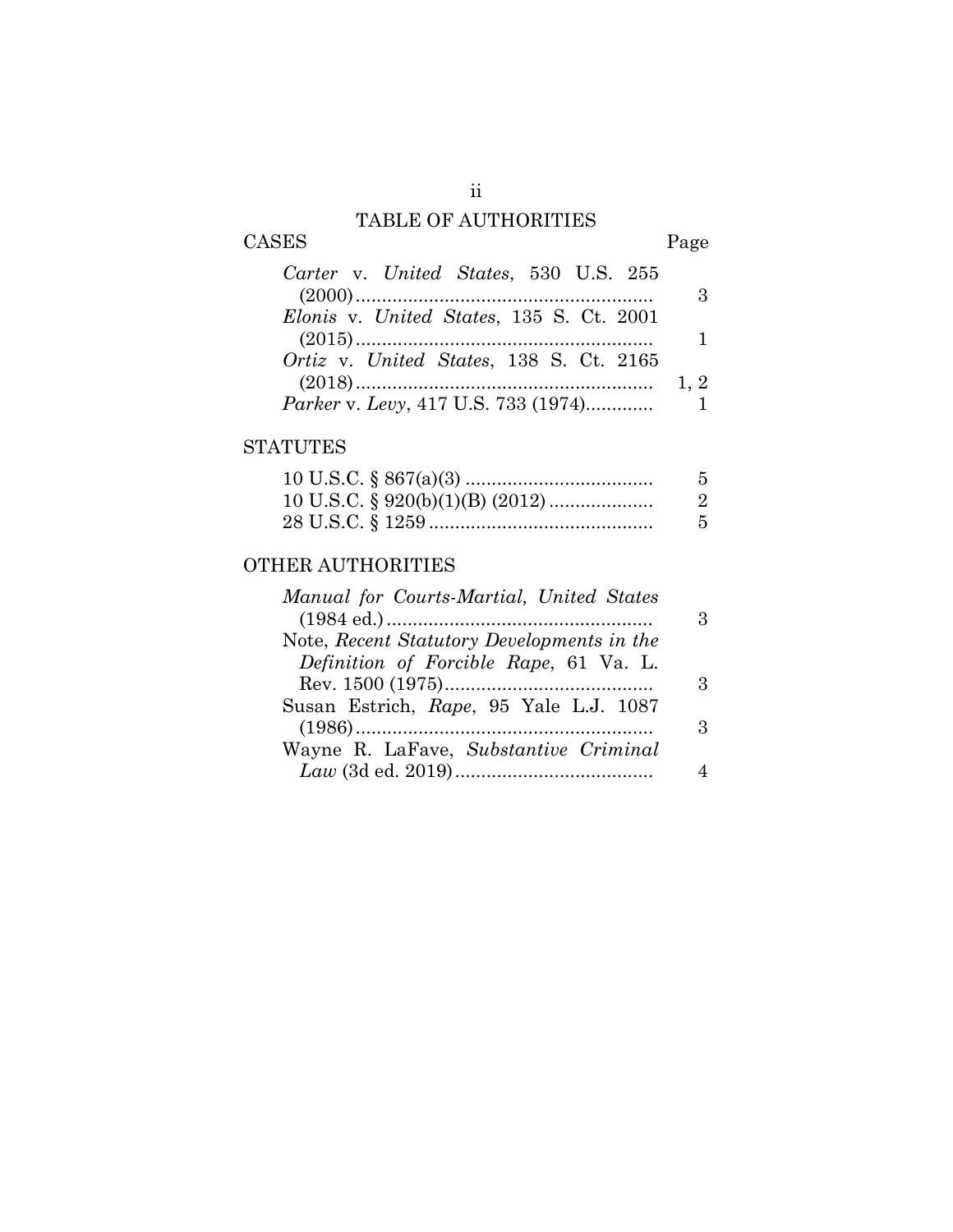### **REPLY BRIEF**

## **I. SEXUAL ASSAULT UNDER THE UNIFORM CODE OF MILITARY JUSTICE REQUIRES A GUILTY MIND**

Under the government's flawed argument, the principle underlying this Court's decision in *Elonis* v. *United States*, 135 S. Ct. 2001, 2011 (2015) ("'what [Elonis] thinks' does matter"), $\frac{1}{1}$  does not apply to sexual assault under the Uniform Code of Military Justice ("UCMJ"). Without explaining how it affects this case, the government cites *Parker* v*. Levy*, 417 U.S. 733 (1974) and argues the UCMJ "cannot be equated to a civilian criminal code." Opp. 9. *Parker*, however, did not address common criminal activity under the UCMJ. Rather, *Parker* involved a uniquely military offense—conduct unbecoming an officer—used to criminalize an officer's vocal opposition to the Vietnam War. *Parker*, 417 U.S. at 738, 749. Unlike conduct unbecoming an officer, sexual assault is not unique to the military and does not invoke the singularly military considerations present in *Parker*. There is no principled reason to conclude that *Elonis* does not apply to sexual assault under the UCMJ.2

The government's position is also out of step with this Court's recognition of the increasing convergence between civilian and military justice in an era of broad military jurisdiction. In *Ortiz* v. *United States*, this Court emphasized that the military justice system's "essential character" is "judicial." 138 S. Ct.

 $\overline{a}$ 

<sup>1</sup> *But compare* Pet. App. 9a ("Consent is to be determined objectively. . . . No reference is made to the accused's perception of consent.").

<sup>2</sup> The CAAF seemingly agrees. It applied *Elonis* in the decision below. *Id.* at 7a.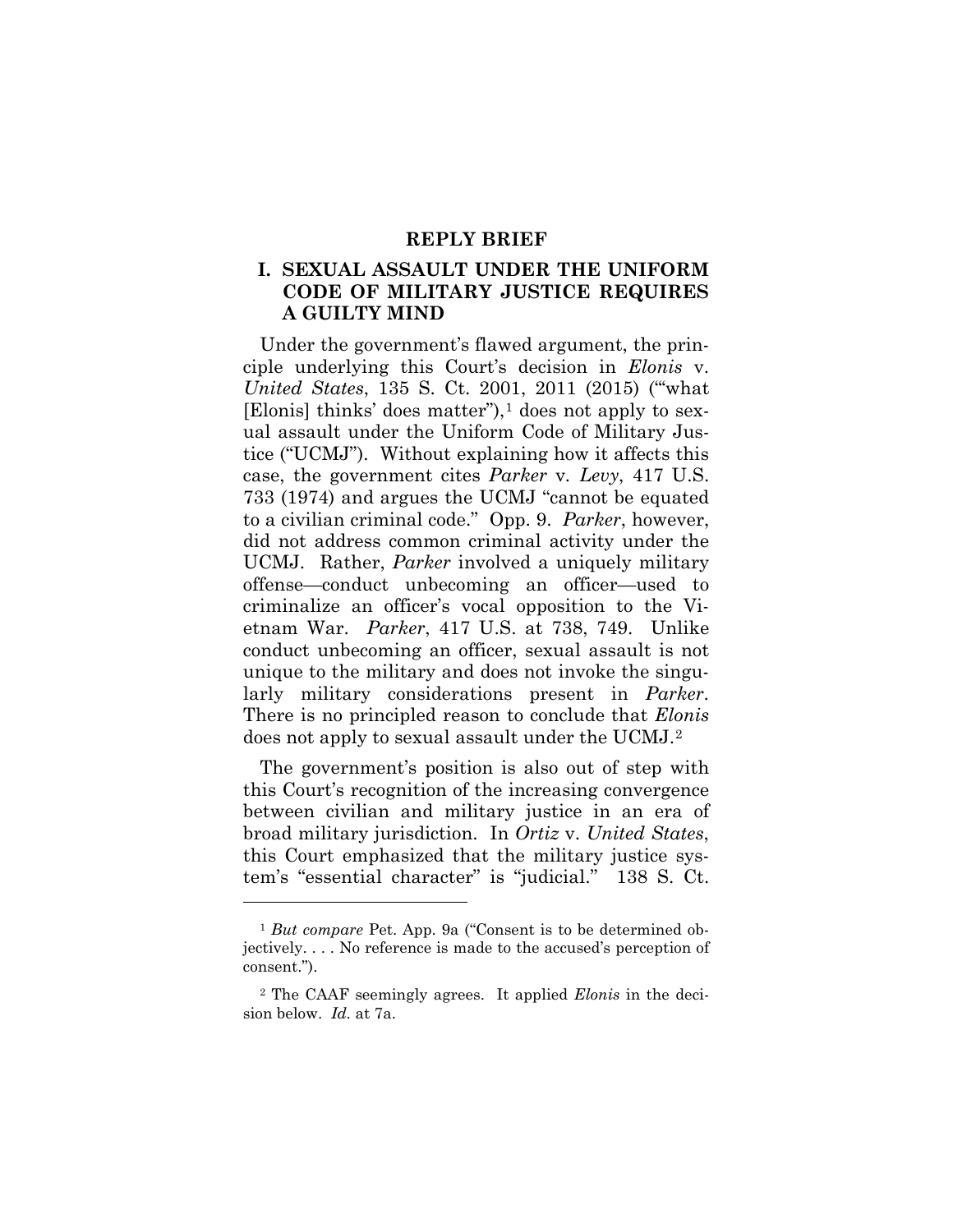2165, 2168 (2018). *Ortiz* noted that courts-martial "decide cases in strict accordance with a body of federal law and afford virtually the same procedural protections to service members as those given in a civilian criminal proceeding" and recognized that courts-martial try service members for "gardenvariety crimes unrelated to military service, and can impose terms of imprisonment and capital punishment." *Id.*

## **II. AWARENESS OF ENGAGING IN A SEXUAL ACT DOES NOT DISTINGUISH BETWEEN INNOCENT AND WRONGFUL CONDUCT**

The government wrongly identifies sexual assault as a crime in which "a general requirement that a defendant *act* knowingly is itself an adequate safeguard" to separate innocent from wrongful conduct. Opp. 10. The government's error is that the required *act* to commit sexual assault is merely a sexual act. 10 U.S.C. § 920(b)(1)(B) (2012). Alone, this does not establish a guilty mind. But the CAAF held it did: "As a general intent offense, sexual assault by bodily harm has an implied mens rea that an accused intentionally committed the sexual act." Pet. App. 10a.

The government's argument on mens rea and common law rape actually highlights the need for this Court's review. Private McDonald was found guilty of sexual assault, not common law rape. *Id*. at 2a. The government is correct that courts have historically not required proof of a mens rea with regard to consent to find individuals guilty of common law rape. This, however, is because the elements of common law rape required a sex act *accomplished by* an inherently wrongful act such as force, threat, or administration of a substance or act to impair the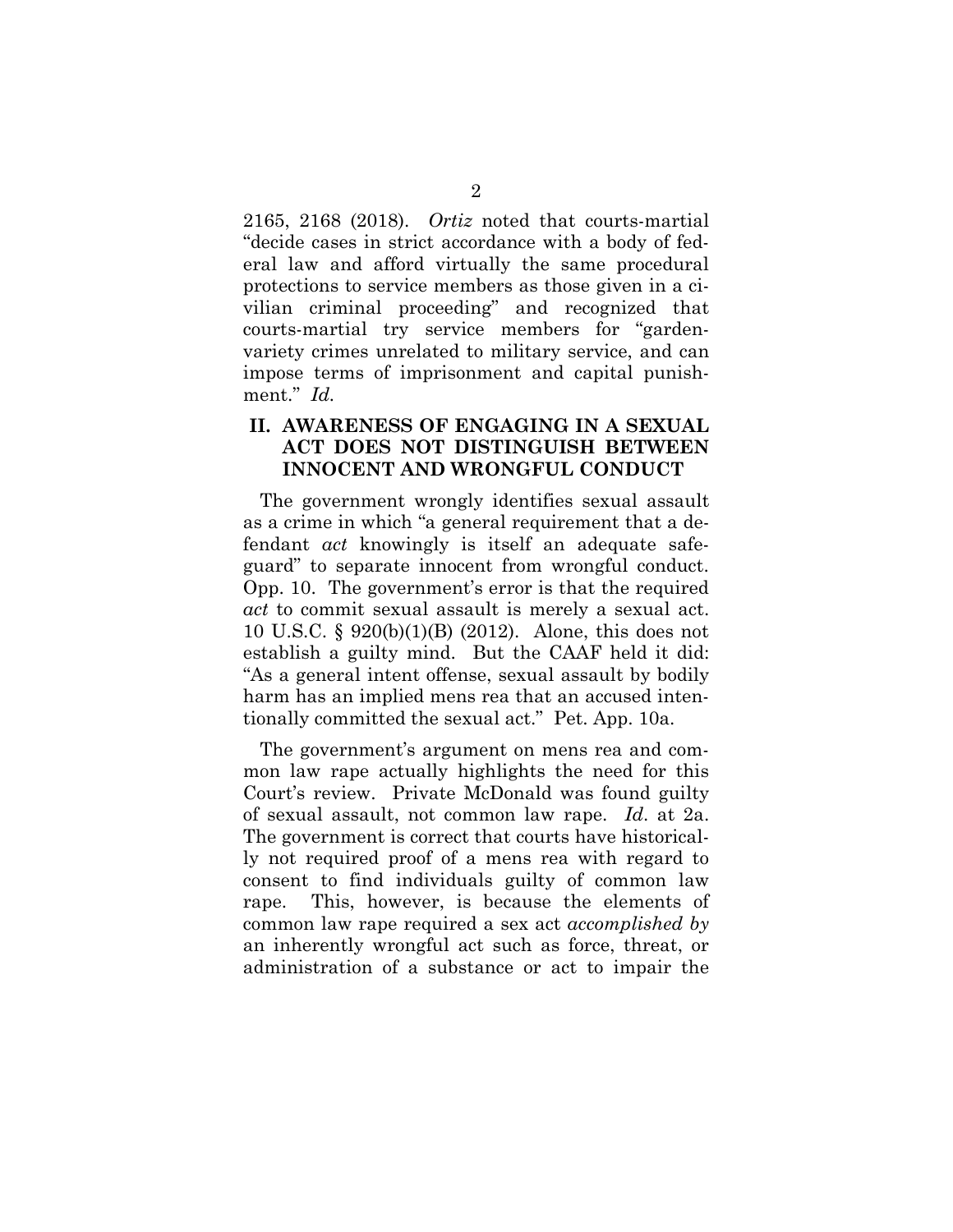ability to consent.3 The inherently wrongful act sufficiently separates innocent from wrongful conduct without express reference to the lack of consent. See Susan Estrich, *Rape*, 95 Yale L.J. 1087, 1100–01 (1986) (explaining that, historically, mens rea as to consent was eschewed in American courts because the force used to overcome a victim's overt resistance sufficed for mens rea); Note, *Recent Statutory Developments in the Definition of Forcible Rape*, 61 Va. L. Rev. 1500 (1975) (providing a thorough survey of state rape laws).

The distinction between sexual assault under 10 U.S.C.  $\S$  920(b)(1)(B) and common law rape is strikingly similar to that addressed by this Court in *Carter* v*. United States*, 530 U.S. 255 (2000). The statute interpreted in *Carter* prohibited taking money from a bank "by force and violence, or by intimidation." *Id.* at 259 (citing 18 U.S.C. § 2113(a)). In addressing the mens rea necessary to separate lawful from innocent conduct, the Court noted that the element of causal force sufficiently indicated that the defendant possessed a guilty mind. But, the Court noted, were causal force not an element, proof of something more than the fact that an individual took money from a bank would be necessary to separate wrongful from innocent conduct. *Id*. at 269–70. The

 $\overline{a}$ 

<sup>3</sup> As did the military: Rape was defined for decades in the *MCM* as the following:

<sup>(</sup>a) That the accused committed an act of sexual intercourse with a certain female;

<sup>(</sup>b) That the female was not the accused's wife; and

<sup>(</sup>c) That the act of sexual intercourse *was done by force and without her consent*.

*Manual for Courts-Martial, United States* (1984 ed.), pt. IV,  $\P$  45(b)(1) (emphasis added).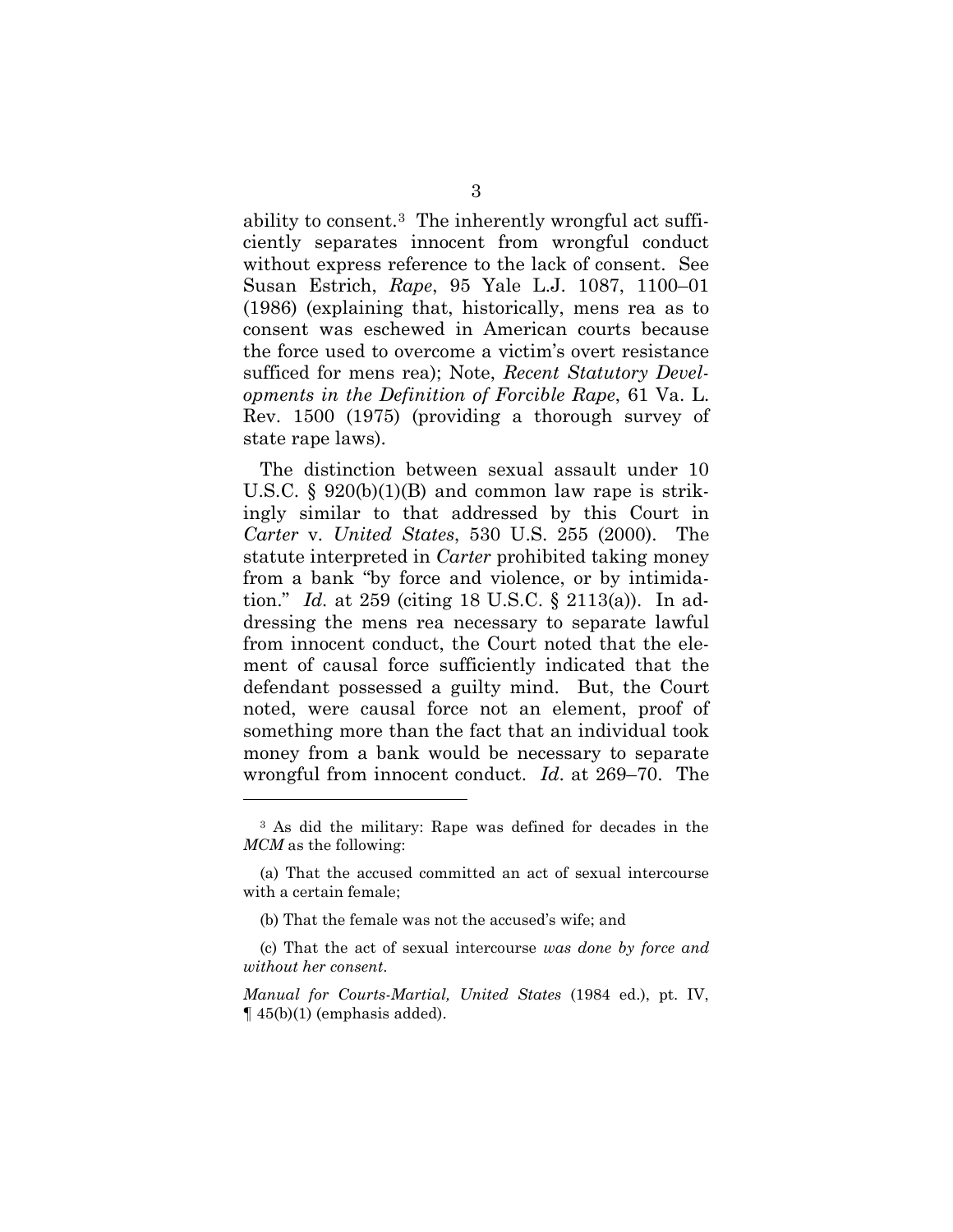same analysis applies to the elements of the offense at issue here. But the government ignores it, and compounds its faulty argument by asserting that the UCMJ is *more* favorable to defendants by permitting an affirmative defense of mistake of fact. See Opp. 10. Mens rea is an element of the crime itself (see Wayne R. LaFave, *Substantive Criminal Law* §§ 5.1, 5.6(a) (3d ed. 2019)), and the government's burden shifting argument is therefore improper.

## **III. THIS CASE IS AN APPROPRIATE VEHI-CLE**

A decision in Private McDonald's favor would not be meaningless. The government asserts that, upon remand, Private McDonald may not obtain relief under the plain error standard. The CAAF's decision, however, rested solely on the first prong of the plain error analysis: that there was no error. The CAAF did not address whether it believed that the error was "plain" or whether the error had an unfair prejudicial impact. The government is incorrect that Private McDonald would necessarily have been convicted had the panel received a heightened mens rea instruction. Taking the facts in the light most favorable to Private McDonald, a properly instructed panel could have determined he was not criminally culpable.

The fact that the Army Court of Criminal Appeals ("ACCA") opined that even under a recklessness standard, Private McDonald would be guilty is a red herring. First, the ACCA's opinion is only relevant if the appropriate mens rea to distinguish innocent from harmful conduct is recklessness. Second, the CAAF did not affirm that portion of the ACCA's opinion. On remand, the CAAF would have the chance to address that portion of the ACCA's opinion and correct it.